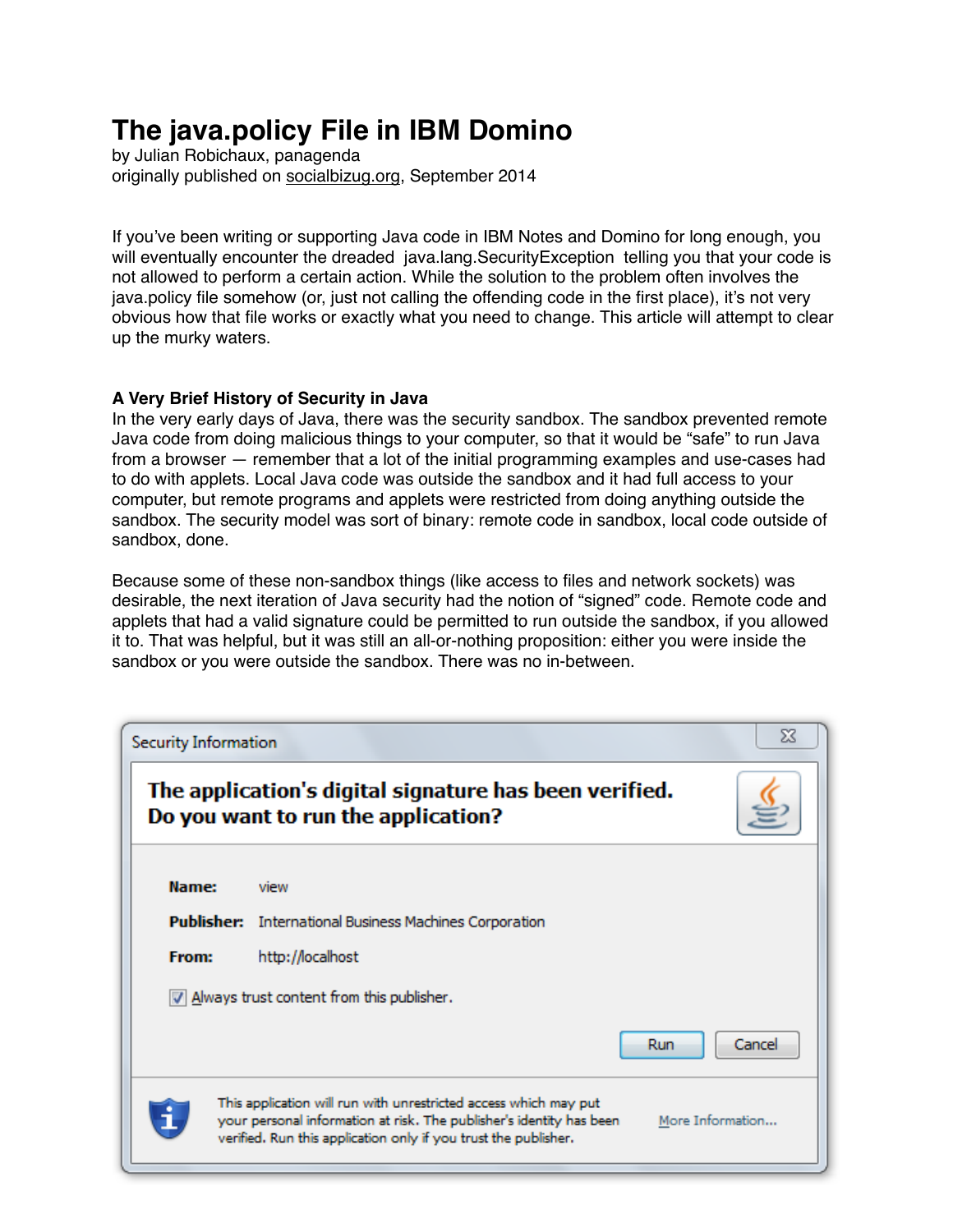Soon after that, Java security was implemented in the way we know it now. There is a SecurityManager, and all code (local or remote) has to check with the SecurityManager before it is able to perform non-sandboxed types of actions. Permission to perform restricted actions is somewhat fine-grained, so you can allow specific types of access to code with specific signatures or from specific locations. This permission is established in the java.policy file.

[NOTE 1: you can launch a Java JVM instance with no SecurityManager at all, and completely bypass all the checks. However, in the context of IBM Domino there is always a SecurityManager and everything in this article will apply.]

[NOTE 2: it's obviously much more complicated than "there's a SecurityManager", because security is inherently complex. But for the purposes of our discussion that's the level we'll be working at.]

#### **The java.security File**

Our first stop in this journey is the java.security file, located in the jvm/lib/security folder. This is where the SecurityManager looks to find its basic configuration information. My best advice here is: do not edit this file!

There is some information here about cryptography providers, SSL settings, and the like (because the notion of security goes beyond just sandboxing code). But the important section for what we're talking about is:

 policy.url.1=file:\${java.home}/lib/security/java.policy policy.url.2=file:\${java.home}/lib/security/java.pol policy.url.3=file:///\${user.home}/.java.policy

This lists the location of the policy files that Java uses to build its list of permissions. The SecurityManager parses these files once, at JVM startup.

Note that I said "files" there, in the plural. There can be multiple policy files in effect, that are combined together by the SecurityManager. We will discuss the importance of this in a moment. For now, just note that the java.policy file is the default file, and it is pre-populated with permissions, and it is what we will be looking at next.

#### **The java.policy File**

Most of what we'll be discussing for the rest of this article is the java.policy file (and its siblings). In an IBM Domino installation, this file can be found in the jvm/lib/security directory. A few initial tidbits about this file:

- It must use UTF-8 encoding (although ASCII is fine if you're not using accented characters)
- Typos can potentially cause some or all the permissions in the file to be ignored
- Path separators for files and directories are "/" for all platforms, and optionally "\\" for Windows (but don't use a single "\")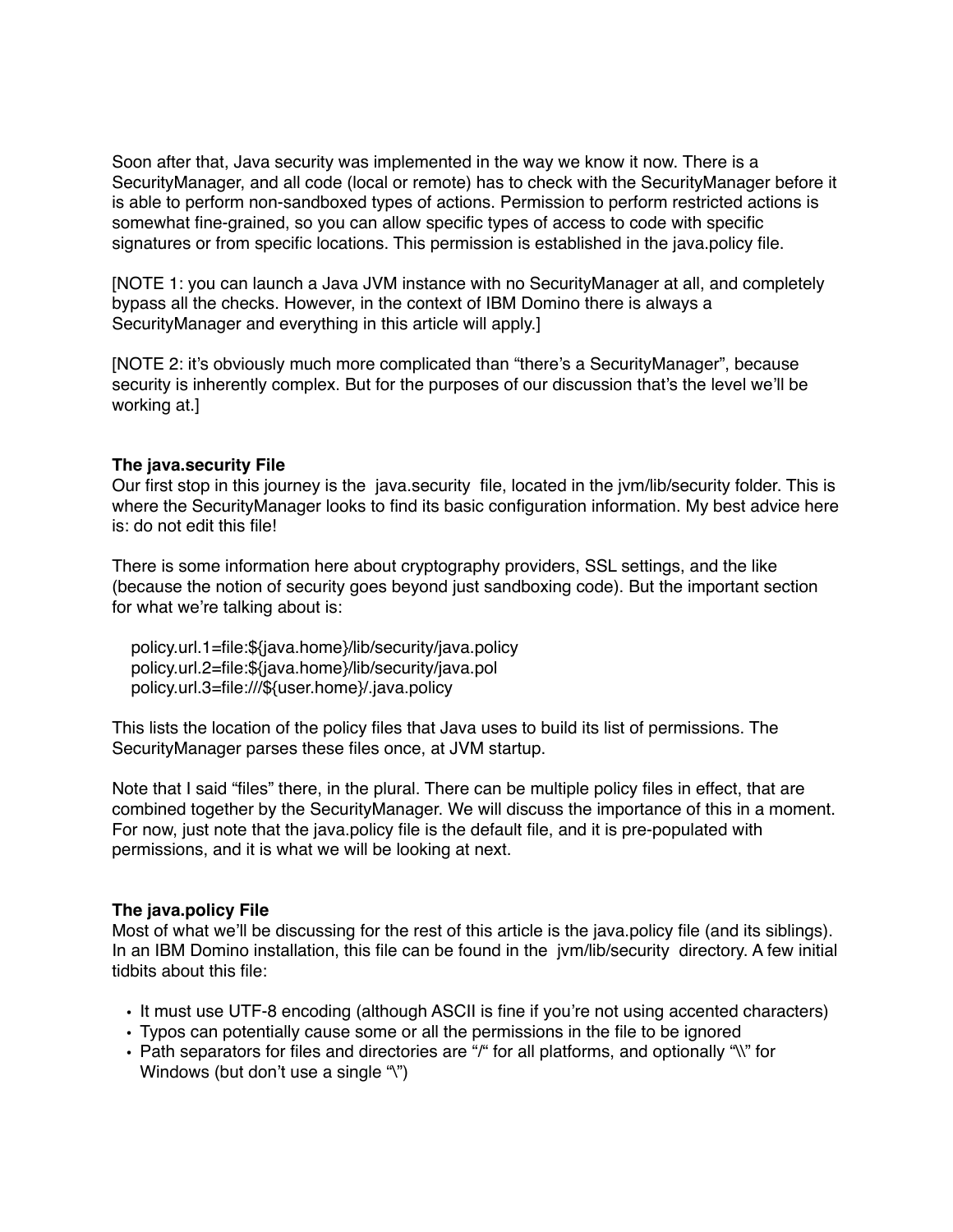First thing to understand about java.policy: it only GIVES permission to do things, it does not take permissions away.

[With the Java SecurityManager running, there is a \[http://docs.oracle.com/javase/7/docs/](http://docs.oracle.com/javase/7/docs/technotes/guides/security/spec/security-spec.doc3.html) [technotes/guides/security/spec/security-spec.doc3.html](http://docs.oracle.com/javase/7/docs/technotes/guides/security/spec/security-spec.doc3.html)] default list of actions that all Java code does NOT have permission to do. So if you don't have a java.policy file at all, you will be completely sandboxed and you won't have any permissions outside the sandbox, unless you're running a custom security manager that gives you special default permissions.

The second thing to understand is that java.policy permissions can be granted based on one or more of the following:

- The certificate used to sign the code
- The name of the code signer
- Where the code is located (either a local or remote location, referred to as the codeBase)

I won't go into detail about the first two options here because it involves setting up a keystore, but that might be a nice option if you have a highly organized set of admins and developers. Two points of note if you decide to explore this option: you can specify only one keystore in the current default Java implementation, and if your keystore requires a password to open (which it should!) the option for specifying a password in the java.policy file might leave you wanting. For [more information, see http://docs.oracle.com/javase/7/docs/technotes/guides/security/](http://docs.oracle.com/javase/7/docs/technotes/guides/security/PolicyFiles.html#FileSyntax) [PolicyFiles.html#FileSyntax](http://docs.oracle.com/javase/7/docs/technotes/guides/security/PolicyFiles.html#FileSyntax)

So that leaves us with using either the codeBase to specify permissions, or granting permissions globally to all code. By default, the java.policy file in IBM Domino gives some minimal permissions to all Java code in a grant block like this:

grant {

```
 permission java.lang.RuntimePermission "stopThread";
 permission java.net.SocketPermission "localhost:1024-", "listen";
 permission java.util.PropertyPermission "java.version", "read";
 // several more PropertyPermissions below…
```
};

This gives threads the ability to stop themselves, the ability to listen on local network ports greater than 1024, and the ability to read many different Java properties.

The codeBase permissions look like this:

```
grant codeBase "file:${java.home}/lib/ext/*" {
   permission java.security.AllPermission;
};
```
In this case, it gives any class or JAR file in the jvm/lib/ext folder the ability to do anything (I bet you always wondered why the ext folder was so special). There are several other folders that are granted the AllPermission abilities too, including files in the Notes program, xsp, and osgi folders.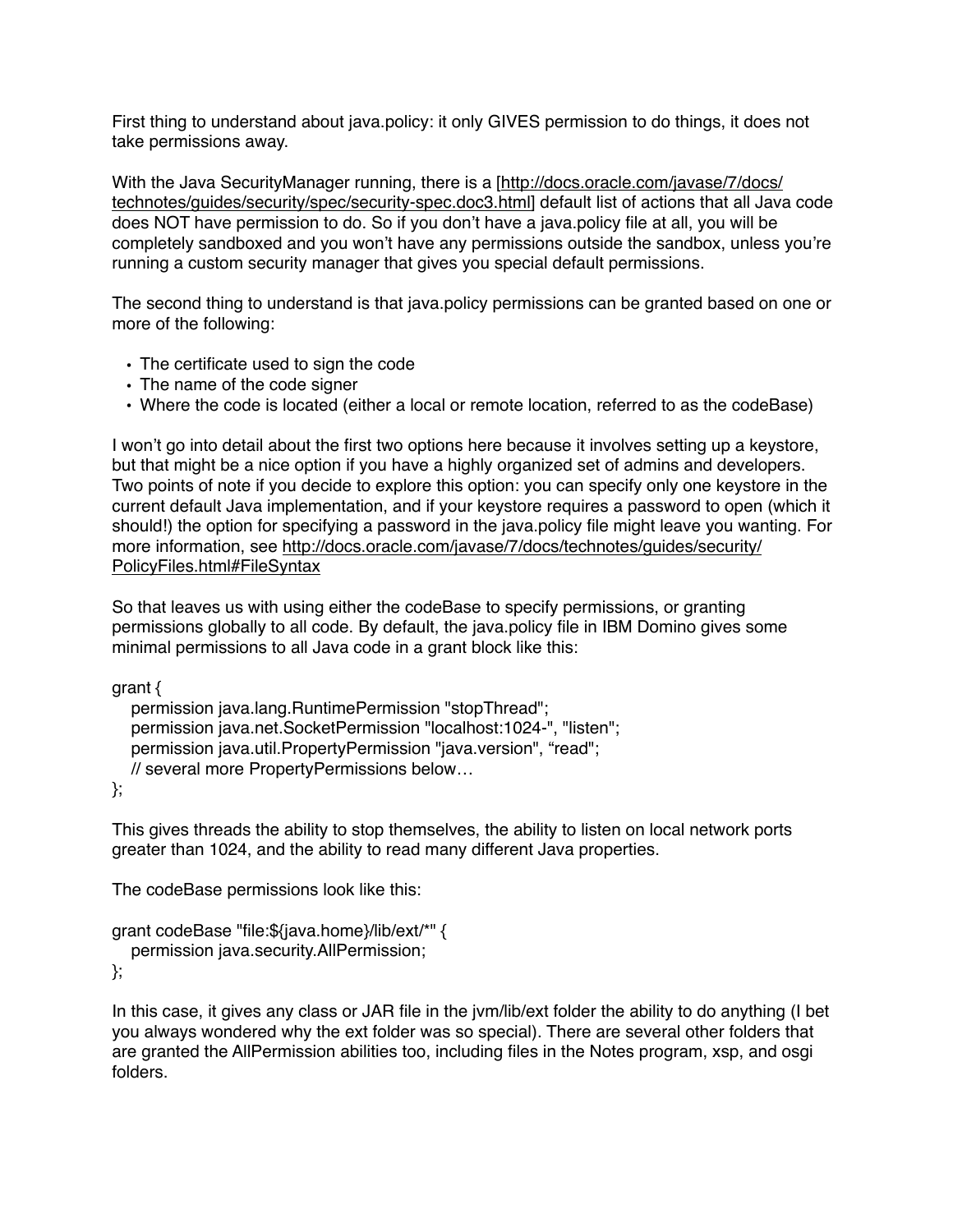One interesting bit of syntax here: if you end a codeBase with "\*", that means "all the files in this folder but NOT in subfolders". If you end it with "-", that will include all files in all subfolders.

#### **The java.pol And .java.policy Files**

Remember the policy.url entries in the java.security file? There were three of them. The first one referenced the java.policy file we talked about above, but the other two were:

\${java.home}/lib/security/java.pol \${user.home}/.java.policy

On an IBM Domino server, \${java.home} is the jvm/ folder in your Domino program directory (so the java.pol file is in the same place as the java.policy file) and \${user.home} is your home directory on the local machine (for example: c:\users\julian for me).

If either or both of these files exist, they will be COMBINED with your java.policy file. Remember that the policy files can only grant permissions, not take them away. So the formula for determining how the permissions are combined is easy: you get all the permissions from all the entries in all the files that pertain to your code.

Should you use these files? Yes!

Which one should you use? It depends!

First, the "why should you use them" reason. When you upgrade to new versions of Domino, be it a major version, a minor version, or a fixpack, the java.policy file often (always?) gets overwritten. So if you edit the java.policy file, you need to go and re-edit it every time you update your server, which you will almost certainly forget to do. The java.pol file usually gets left alone.

In terms of which one to use, that's sort of a matter of personal preference. I would tend to lean towards the java.pol file because it's in the same place as the java.policy file, making it easier to stumble across if you've forgotten it's there. The \${user.home} folder might not be in an obvious or easily accessible place for whatever context your server is running under also.

HOWEVER, be warned that the java.pol file can potentially be overwritten. It doesn't usually happen, but it did happen recently to Mark Leusink when he installed 9.0.1 FP1 [\[http://](http://linqed.eu/?p=482) [linqed.eu/?p=482\]](http://linqed.eu/?p=482). So it's possible that the \${user.home} folder is safer. Your call.

# **A Quick Example**

Here's a quick example of where you might need to use this knowledge. Let's say you have an XPage with SSJS that looks like this:

try {

```
 var loggerName = "com.example.logger";
   var logger = java.util.logging.Logger.getLogger(loggerName);
   logger.setLevel(java.util.logging.Level.FINEST);
   logger.fine("This action ran just fine");
\} catch(e) \{
```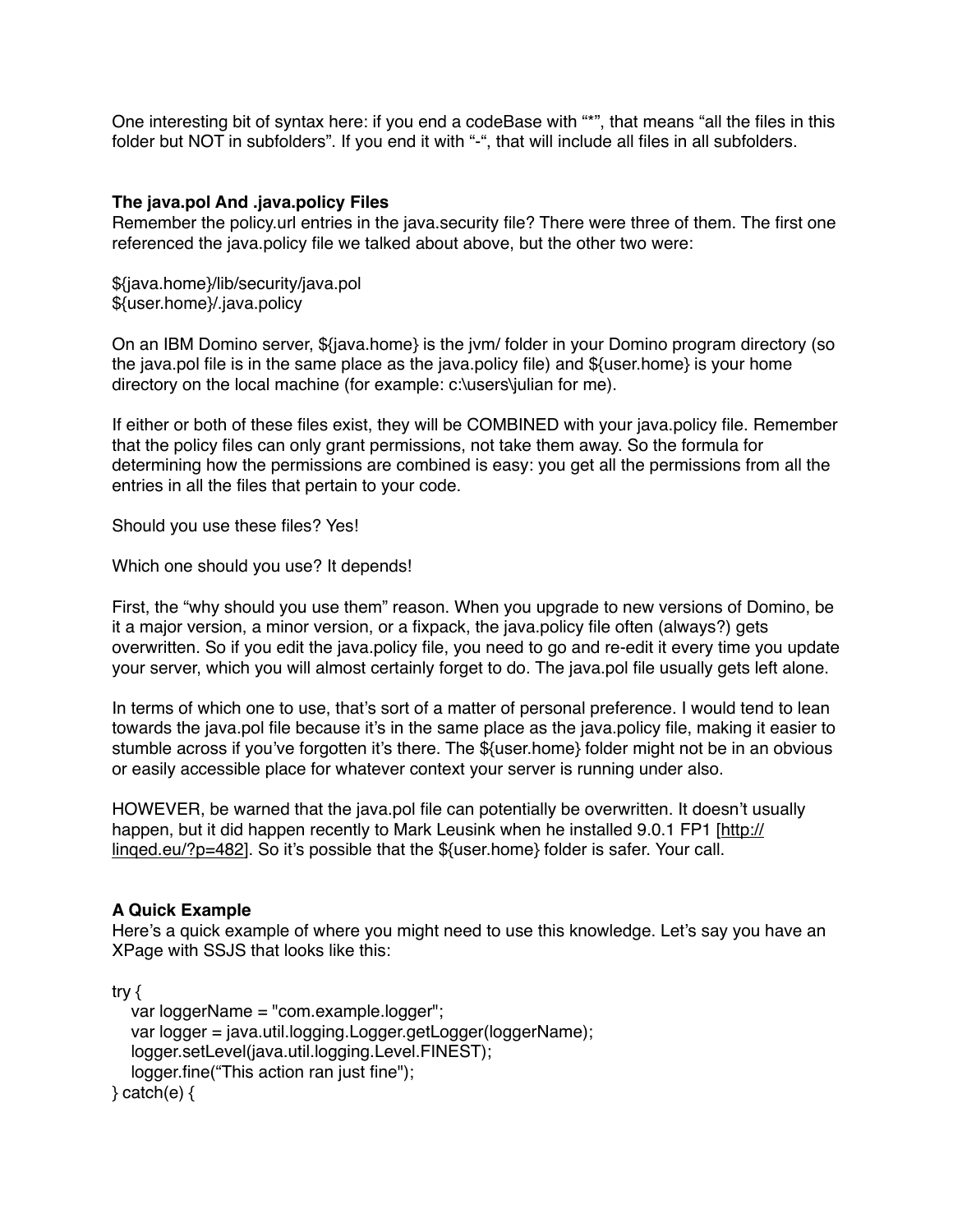```
 _dump(e);
```
}

With default Java policies and permissions in place, you will see this message on the Domino server console when the code runs:

java.security.AccessControlException: Access denied (java.util.logging.LoggingPermission control)

Okay, it looks like we did something with logging that we weren't allowed to do. Luckily, the error message told us exactly which permission was missing: java.util.logging.LoggingPermission control .

If it's not clear by the error message which permission you need, you will need to look at a stack trace of the error and note the method call that is causing the Security Exception. Then you can cross-reference the method against this list and find the appropriate permission: [http://](http://docs.oracle.com/javase/7/docs/technotes/guides/security/permissions.html#PermsAndMethods) [docs.oracle.com/javase/7/docs/technotes/guides/security/permissions.html#PermsAndMethods](http://docs.oracle.com/javase/7/docs/technotes/guides/security/permissions.html#PermsAndMethods)

Now we can create a jvm/lib/security/java.pol file using a text editor, with the following content:

grant {

permission java.security.SecurityPermission "createAccessControlContext"; permission java.util.logging.LoggingPermission "control";

};

The "createAccessControlContext" bit is a new requirement (feature?) in Domino 8.5.3FP5 and 9.0.1. See this IBM Technote for details: [http://www-01.ibm.com/support/docview.wss?](http://www-01.ibm.com/support/docview.wss?uid=swg21669594) [uid=swg21669594](http://www-01.ibm.com/support/docview.wss?uid=swg21669594) .

After you've created and saved the java.pol file, you must restart the Notes server for the changes to take effect. When you run the code again, you should see that the error is gone  $-$  if not, please check for typos.

# **Special XPages codeBase Option**

In the XPages Portable Command Guide from IBM Press, the authors mention an interesting XPages-specific codeBase you can use to give permission to ONLY to the XPages in a specific database. Here's an example, modifying the permission we granted above:

```
grant codeBase "xspnsf://server:0/julian/teststuff.nsf/-" {
  permission java.security.SecurityPermission "createAccessControlContext";
   permission java.util.logging.LoggingPermission "control";
```
};

This will only grant the LoggingPermission to XPages in the julian/TestStuff.nsf database on the server, instead of granting it to all code in all databases.

A few notes on this: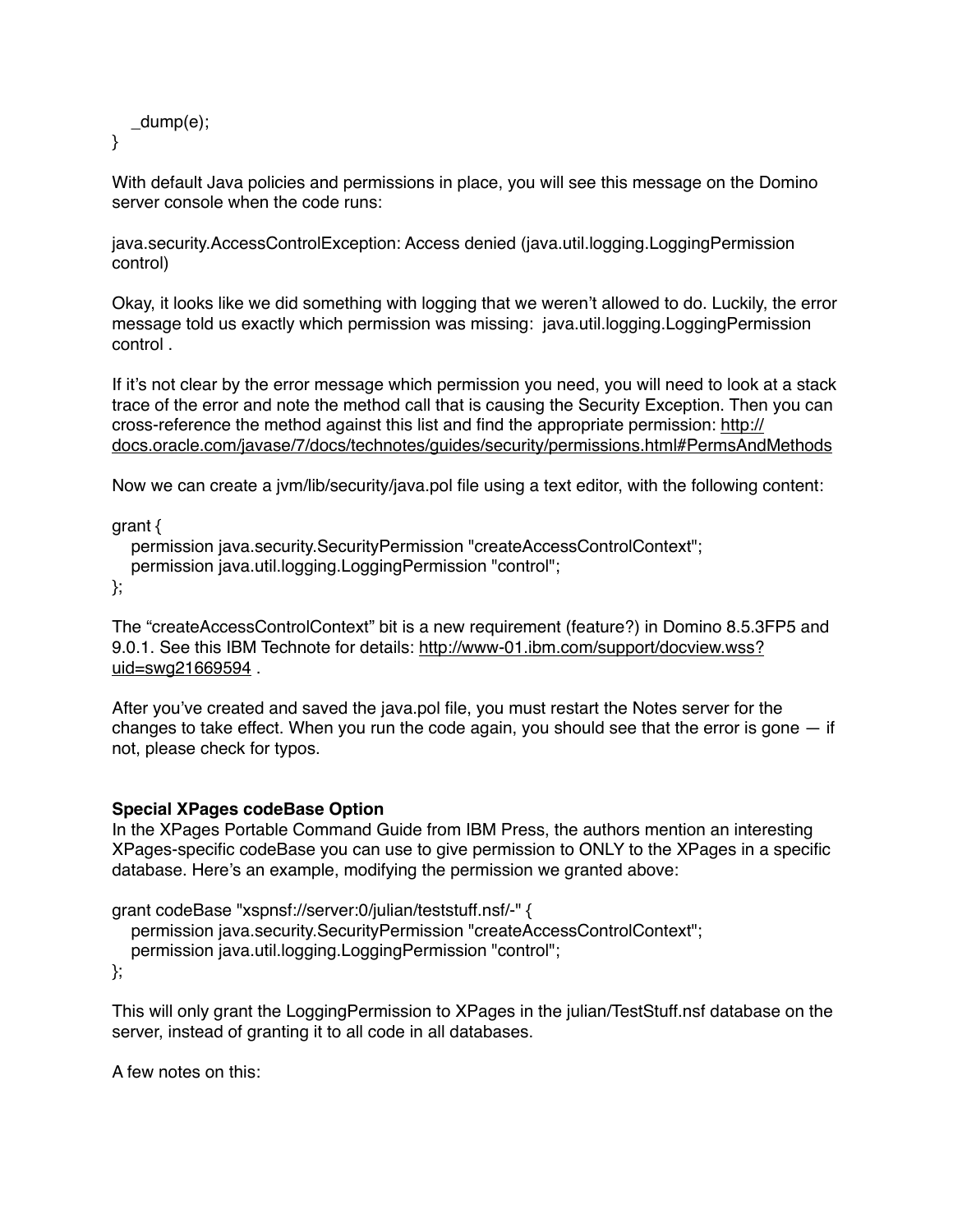- The server portion of the URL must be "server:0". Not the name of your server, not port 80 or 443 or whatever. It should be exactly "server:0".
- Everything must be lowercase.
- The URL must end with a "/-". That will include the database and everything inside it.
- This is XPages only, not Java agents.

That's a nice option anyway, if you want to grant dangerous permissions on a database-bydatabase basis.

#### **But Wait, IBM Domino is Special…**

There's one more thing though. Let's say you run some Java code from a Domino database that accesses the file system like this:

 File tempFile = File.createTempFile("test", ".tmp"); System.out.println("temp file created: " + tempFile); tempFile.delete();

If you have high enough access on the Domino server, this will work EVEN THOUGH YOU DON'T HAVE FILE PERMISSIONS IN THE JAVA POLICY FILES. What the heck?

What's happening is that the Domino server has a custom SecurityManager implementation that also respects the "Restricted Methods" section in the Domino server document.

| Server: Kahn/Enterprise<br>kahn.enterprise.local                                                                                                 |                                                                                         |  |  |
|--------------------------------------------------------------------------------------------------------------------------------------------------|-----------------------------------------------------------------------------------------|--|--|
| Miscellaneous   Transactional Logging   Shared Mail   DAOS  <br>Security Ports  <br>Server Tasks   Internet Protocols  <br>MTAs<br><b>Basics</b> |                                                                                         |  |  |
| <b>Administrators</b>                                                                                                                            | <b>Programmability</b><br>Who can -<br><b>Restrictions</b>                              |  |  |
| Full Access administrators:<br><b>FullAccessAdmins</b>                                                                                           | ThoseWhoCanRunUnrestricted<br>Sign or run unrestricted<br>methods and operations:       |  |  |
| Administrators:<br>Admins                                                                                                                        | <b>ThoseWhoCanSignForOthers</b><br>Sign agents to run on<br>behalf of someone else:     |  |  |
| Database Administrators:                                                                                                                         | Sign agents or XPages to ThoseWhoCanSignForInvoking<br>run on behalf of the<br>invoker: |  |  |
| <b>Full Remote Console</b><br>Administrators:                                                                                                    | <b>ThoseWhoCanRunRestricted</b><br>Sign or run restricted<br>LotusScript/Java agents:   |  |  |
| View-only Administrators:                                                                                                                        | Run Simple and Formula<br>agents:                                                       |  |  |
| System Administrator:                                                                                                                            | Sign script libraries to run<br>on behalf of someone<br>else:                           |  |  |

As far as Java policies are concerned, the relevant "restricted" methods are ones that access the file system and ones that access network sockets. If you are listed as having "Sign or run unrestricted methods and operations" in the server doc, you can access files and sockets even though the Java policy might not allow you to. Likewise, even if the Java policy gives you all the file and network access in the world, the Domino server can prevent you from accessing those things. Domino security trumps Java policy in that case.